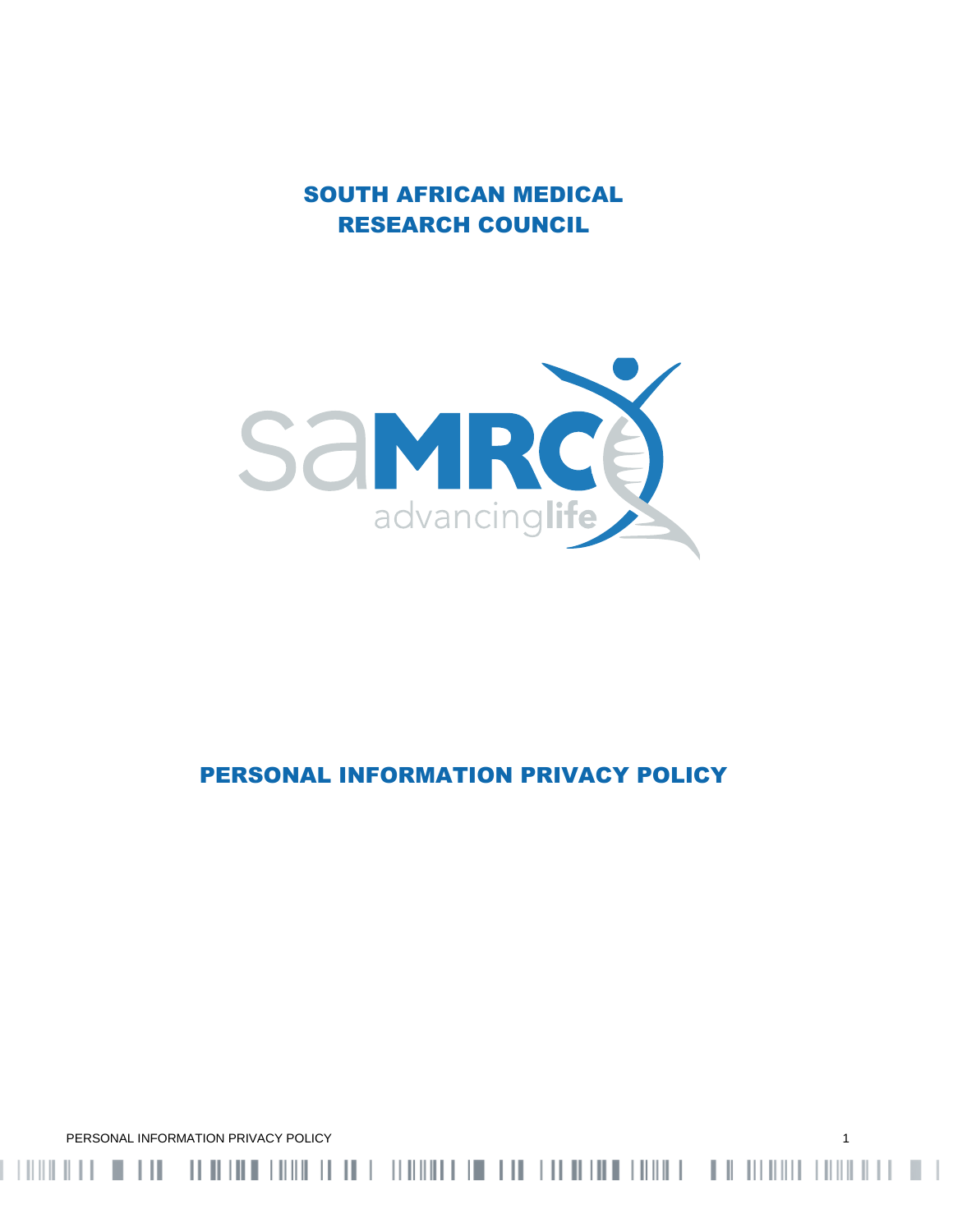# **Document review and approval**

# **Revision history**

| Version | Author          | Date          |
|---------|-----------------|---------------|
|         | Legalese        | October 2021  |
| ົ       | General Counsel | November 2021 |
| ົ       |                 |               |
|         |                 |               |
| 5       |                 |               |
| 6       |                 |               |
|         |                 |               |

# **This document has been reviewed by**

| Reviewer                              | Date reviewed |
|---------------------------------------|---------------|
| <b>Executive Management Committee</b> | November 2021 |
| Audit, Risk & IT Committee            | February 2022 |
|                                       |               |
|                                       |               |
|                                       |               |
|                                       |               |
|                                       |               |

# **This document has been approved by**

|                |                                        | Name | Date reviewed |
|----------------|----------------------------------------|------|---------------|
|                | Board: Chairperson<br>(See Resolution) |      | February 2022 |
| $\overline{2}$ |                                        |      |               |
| 3              |                                        |      |               |
| 4              |                                        |      |               |
| 5              |                                        |      |               |

ו של הרומנות המווידה והיה המווידה המווידה המווידה במהלך המווידה היה היה מווידה שמה מהירה בהיה של הרומנות היה ה

PERSONAL INFORMATION PRIVACY POLICY 2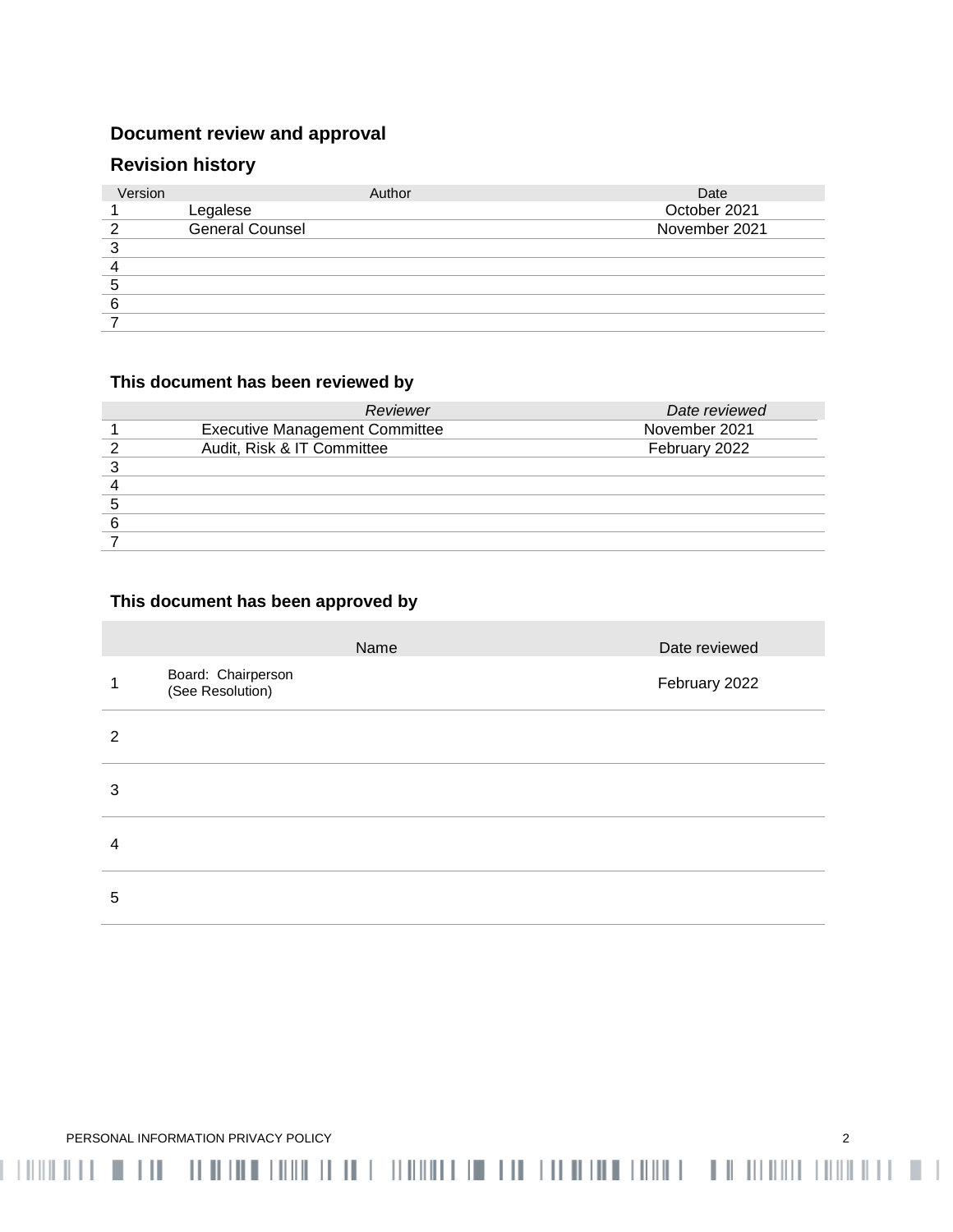# **Contents**

- 1. Important information and who we are
- 2. Role as "Responsibility Party" and/or "Operator"
- 3. Changes to the Private Policy and your Duty to Inform us of Changes

<u> 11 AN 110 AN 110 AN 110 AN 110 AN 110 AN 110 AN 110 AN 110 AN 110 AN 110 AN 110 AN 110 AN 110 AN 110 AN 110 AN</u>

- 4. Third-Party Links on Website or otherwise
- 5. The data we collect about you and through what avenue
- 6. How is your personal data collected
- 7. How we use your personal data
- 8. Purpose for which we will use your personal data
- 9. Disclosures of personal data
- 10. Express cookies provision
- 11. International transfers
- 12. Data Security
- 13. Data Retention
- 14. Your legal rights
- 15. Glossary
- 16. Your legal rights

PERSONAL INFORMATION PRIVACY POLICY **3** 3

 $\blacksquare$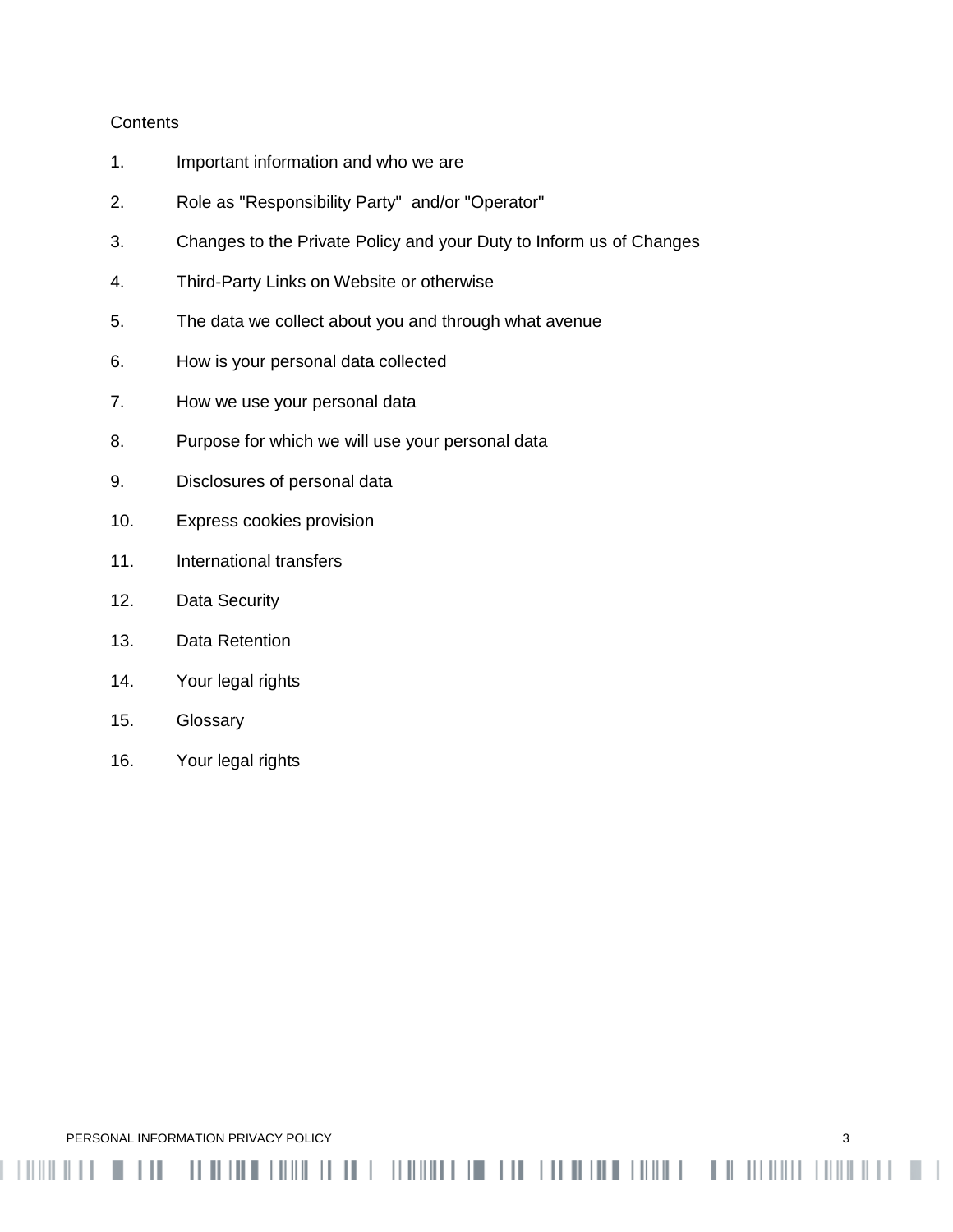# **THE SOUTH AFRICAN MEDICAL RESEARCH COUNCIL'S PRIVACY AND PERSONAL INFORMATION POLICY**

**The South African Medical Research Council** ("**SAMRC**") adheres to the highest standards of protecting your personal information as a member, affiliate, staff member or any other data subject when we process it by virtue of your use of our services, our website <https://www.samrc.ac.za/> or any of its related blogs, websites, applications or platforms (collectively, "**the Website**"), or by providing us with your personal information in any other way such as being a partner with us or a contractor to us. As such, we have created this specific and detailed Personal Information Privacy Policy (hereinafter referred to as "**this Policy**") for you to read and appreciate exactly how we safeguard your personal information and respect your privacy when you are a cherished data subject of the organisation.

- Please note that SAMRC is a statutory body parastatal operating in accordance with the laws of South Africa.
- For more information regarding your personal information lawfully stored or used by SAMRC, please contact one of our deputy information officers, who will gladly assist.
- This Policy was last updated on [**21February 2022**].
- Not all terms referred to herein are necessarily defined in order.
- Please ensure that you read all the provisions below and our other SAMRC rules and policies, which may apply from time to time and are made available to you, to understand all of your, and our, rights and duties.
- **Notwithstanding a minor's age, all minors' parents/guardians will be liable for expressly understanding and agreeing to this Policy and the way SAMRC processes their personal information and the personal information of their child/ward engaging with SAMRC. Accordingly, whilst this Policy is to be expressly understood and accepted by parents only (as it will be binding on them in both a personal and representative capacity), minors may make use of this Policy to understand the processing of their personal information too.**
- Please use the following links to jump to the relevant sections described in this Policy:

- **1.** *Important information and who we are*
- **2.** *The data we collect about you*
- **3.** *How is your personal data collected*
- **4.** *How we use your personal data*
- **5.** *Disclosures of your personal data*
- **6.** *International transfers*
- **7.** *Data security*
- **8.** *Data retention*
- **9.** *Your legal rights*
- **10.** *Glossary*

PERSONAL INFORMATION PRIVACY POLICY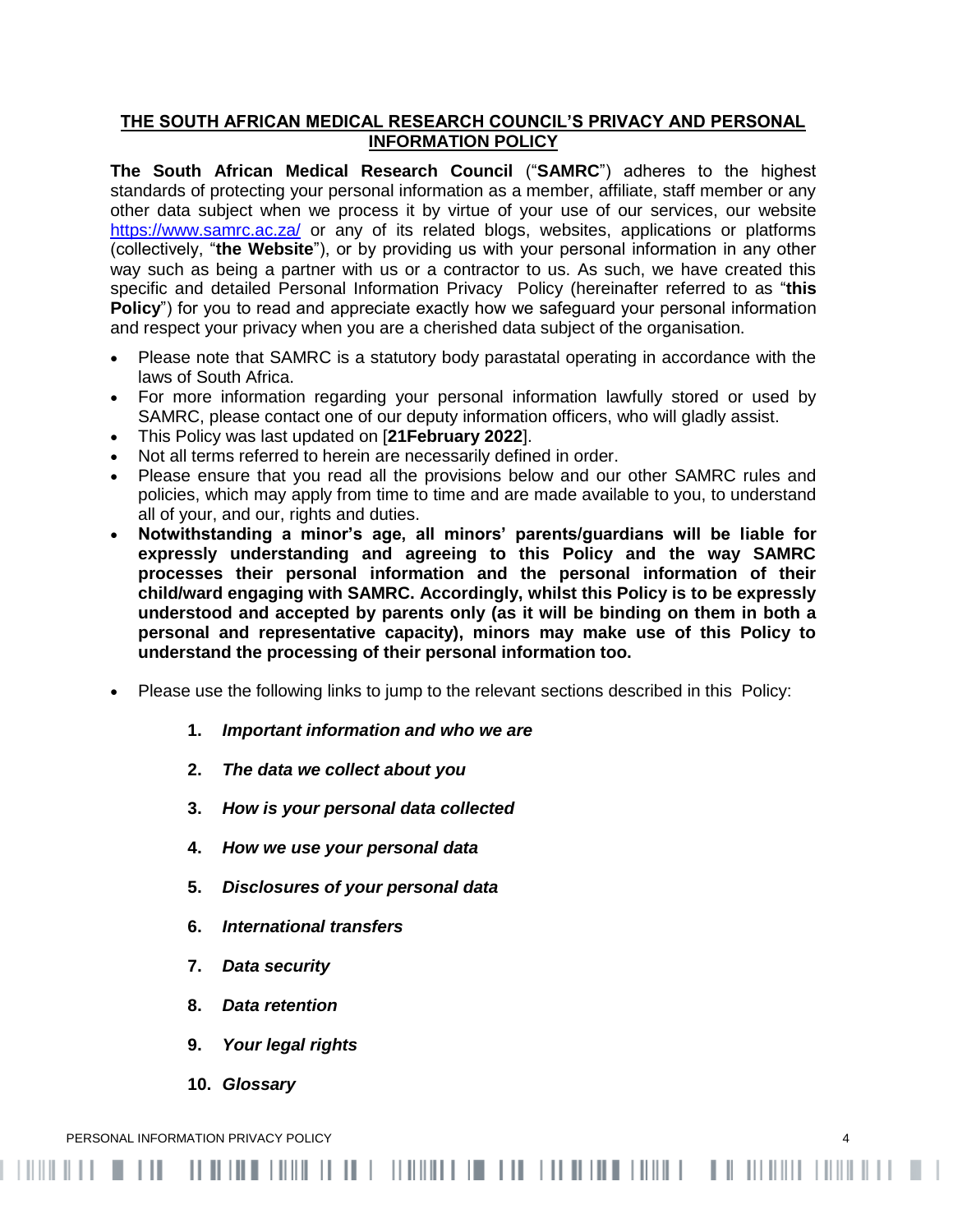## 1. **Important information and who we are**

- 1.1.Purpose of this Policy
	- 1.1.1. This Policy aims to give you information on how SAMRC collects and processes your personal data through any form of your engagement with SAMRC.
	- 1.1.2. This Policy complies with and facilitates the obligations required from, the South African *Protection of Personal Information Act, No. 4 of 2013* ("**POPIA**"), as amended.
		- 1.1.2.1. Users with citizenships from jurisdictions other than South Africa, please note that SAMRC complies with all South African data protection laws when processing your personal information pursuant to the Services as we are a South African parastatal operating in South Africa. Should foreign law be applicable in any regard to how we may process your personal information, please contact SAMRC at one of our deputy information offices who will gladly engage you on its application and your rights.
	- 1.1.3. It is important that you read this Policy together with any other privacy policy or fair processing notice we may provide on specific occasions when we are collecting or processing personal data about you/your child so that you are fully aware of how and why we are using your data. This Policy supplements the other notices and is not intended to override them.
	- 1.1.4. **By virtue of the fact that we are a medical and academic science council and parastatal institution and need very particular, and often sensitive information about some of our data subjects to operate and fulfil our mandate, we do process special categories of personal information about our data subjects as well as process the data of minors which all data subjects expressly understand and agree as being absolutely necessary and essential to our operational requirements. Without this information, we simply cannot operate and satisfy our legislated duties. That being said, we do everything in our power to secure and minimise this processing as much as possible, and we proudly explain how we do so herein.**

# 2. **Role as "Responsible Party" and/or "Operator"**

- 2.1.SAMRC is the "Responsible Party" (as defined in POPIA) and is responsible for your personal data in instances where we decide the processing operations concerning your personal data.
- 2.2.We also operate as an "Operator" of personal data on behalf of a third-party Responsible Party (such as other governmental authorities/regulators), where that Responsible Party's privacy terms will apply. Please consult the privacy policy of any such parties to whom you may be providing your personal data as their terms will apply as they are the Responsible Party directing us to process your personal data for their purposes.
- 2.3.We have appointed a Deputy Information Officer ("DIO") at SAMRC who is responsible for overseeing questions in relation to this Policy. If you have any

PERSONAL INFORMATION PRIVACY POLICY **FOLICY** 5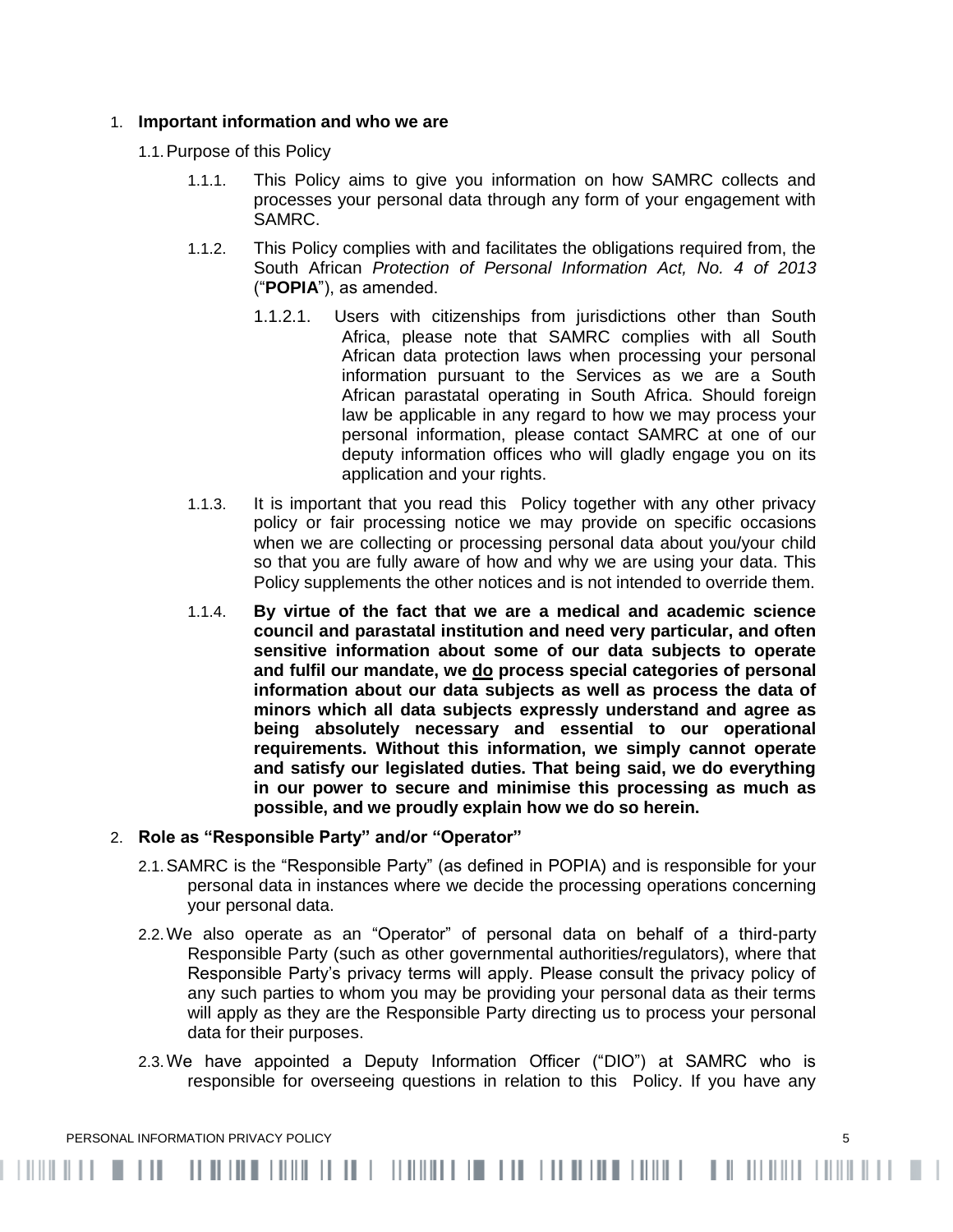questions about this Policy, including any requests to exercise your legal rights, please contact the DIO.

2.4.You have the right to make a complaint at any time to the South African regulator's office (the [Information Regulator's Office of South Africa\)](http://www.justice.gov.za/inforeg/). We would, however, appreciate the chance to deal with your concerns before you approach any such regulator, so please contact us in the first instance.

# 3. **Changes to this Policy and your Duty to Inform us of Changes**

- 3.1.This Policy version was last updated on [**21 February 2022**], and historic versions are archived and can be obtained by contacting us.
- 3.2. It is important that the personal data we hold about you is accurate and current at all times. This is to ensure the safety and integrity of the valuable information we hold about you. Please let us keep your personal information updated by contacting us should any of your personal information change. We will not know if your personal information changes without you telling us, so please let us know immediately should a change occur. **SAMRC will not be liable for any incorrect personal data it may hold on/about you if you do not notify us of the changes needed.**

# 4. **Third-Party Links on Website or otherwise**

4.1.The SAMRC Website may include links to third-party websites, plug-ins, and applications. Clicking on those links or enabling those connections may allow third parties to collect or share data about you. We do not control these third-party websites and are not responsible for their privacy statements or terms. When you leave our Website or engage with such third parties, we encourage you to read the distinct privacy policy of every third party you engage with.

## 5. **The data we collect about you and through what avenue:**

- 5.1."**Personal data**", or "**personal identifiable information**", means any information about an individual, both natural and juristic entities, from which that entity can be identified. It does not include data where the identity has been removed (anonymous data).
- 5.2.We may collect, use, store, and transfer ("**process**") different kinds of personal data about you which we have grouped together as follows:

## **Board Members:**

- 5.2.1. **Identity Data** including full legal names, date of birth, nationality, gender, ethnicity, and proof of ID such as drivers licence, identity card, passport;
- 5.2.2. **Contact Data** including contact numbers;
- 5.2.3. **Communications Data** including your preferences in receiving notices.
- 5.2.4. **Financial Data** including banking details and South African Revenue Services reference numbers/tax directives.

#### **Customer/Clients:**

5.2.5. Names, surnames, financial information, banking account details, business addresses;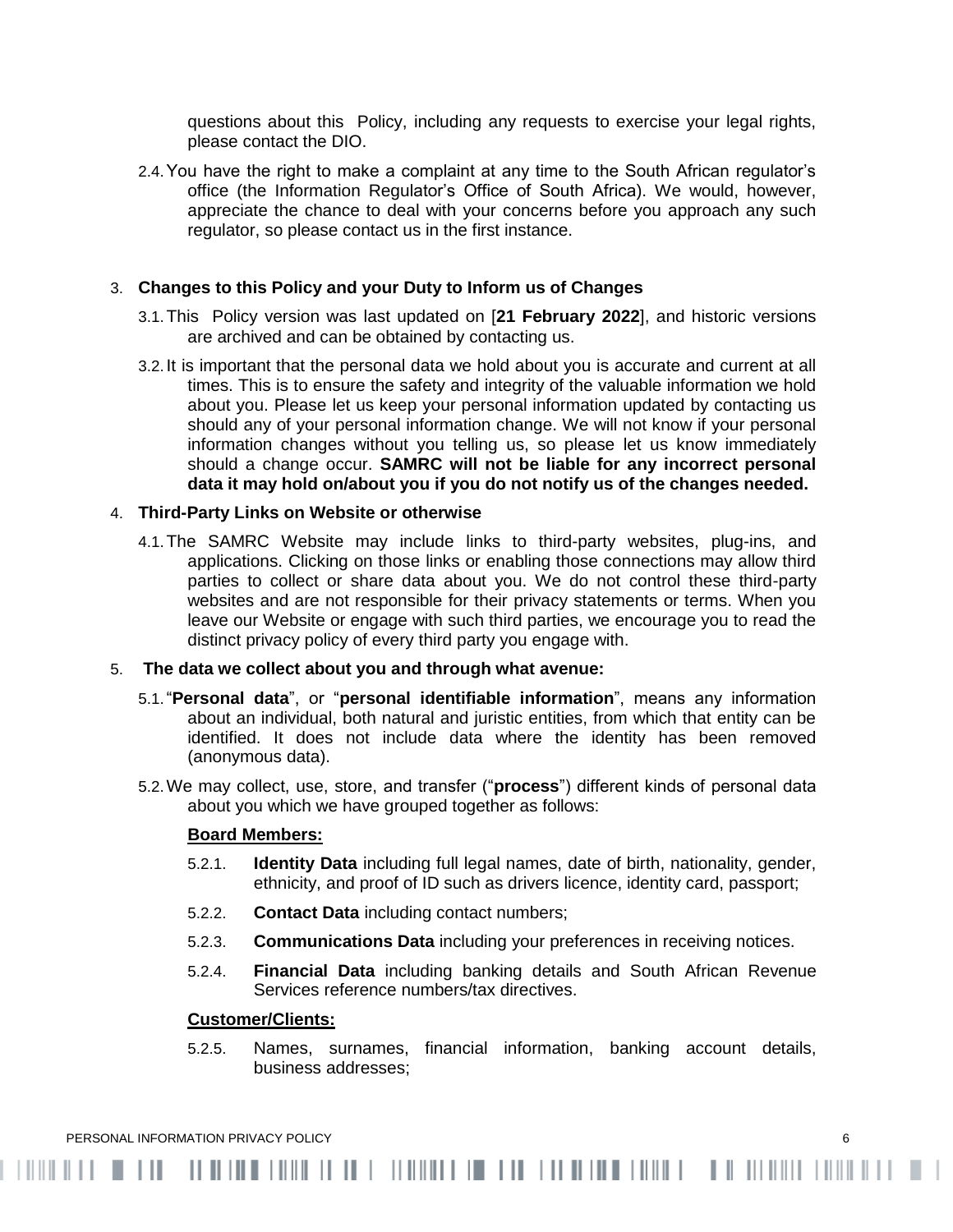5.2.6. Stakeholder databases, including media houses, universities, Research Offices, Extramural Units, Science Councils, technology transfer offices, government, Vice-Chancellors, Deputy Vice-Chancellors, Research Chairs, healthcare service providers, include the name/surname and contact details of contacts or their representatives.

## **Contractors who provide us with their services:**

- 5.2.7. **Identity/Company Data** including full legal/company names, website details and registration information, CVs of persons employed by the contractors;
- 5.2.8. **Contact Data including** email address, physical address and contact numbers of not just the company but also of employees therein who assist with accounting;
- 5.2.9. **Financial Data** including banking details, VAT number, vendor number, purchase order information, job numbers and SARS reference numbers.

#### **People who use the Website and send us information via it:**

5.2.10. **Technical Data**

IP addresses.

# **People who message/telephone us:**

5.2.11. **Contact Data**

Phone numbers on the telephone management system.

#### **Current employees or prospective hires:**

## **Information captured on Human Resources Information System**:

- 5.2.12. Employee Number
- 5.2.13. Title
- 5.2.14. Names
- 5.2.15. Surname
- 5.2.16. Dates of Birth
- 5.2.17. ID Numbers
- 5.2.18. Citizenship / Nationality
- 5.2.19. Race
- 5.2.20. Gender
- 5.2.21. Marital Status
- 5.2.22. Disabled Type
- 5.2.23. Language
- 5.2.24. Contact Details: Home, Cell number
- 5.2.25. SAMRC email addresses
- 5.2.26. Emergency Contact Name and Contact Number

PERSONAL INFORMATION PRIVACY POLICY **7** THE RESONAL INFORMATION PRIVACY POLICY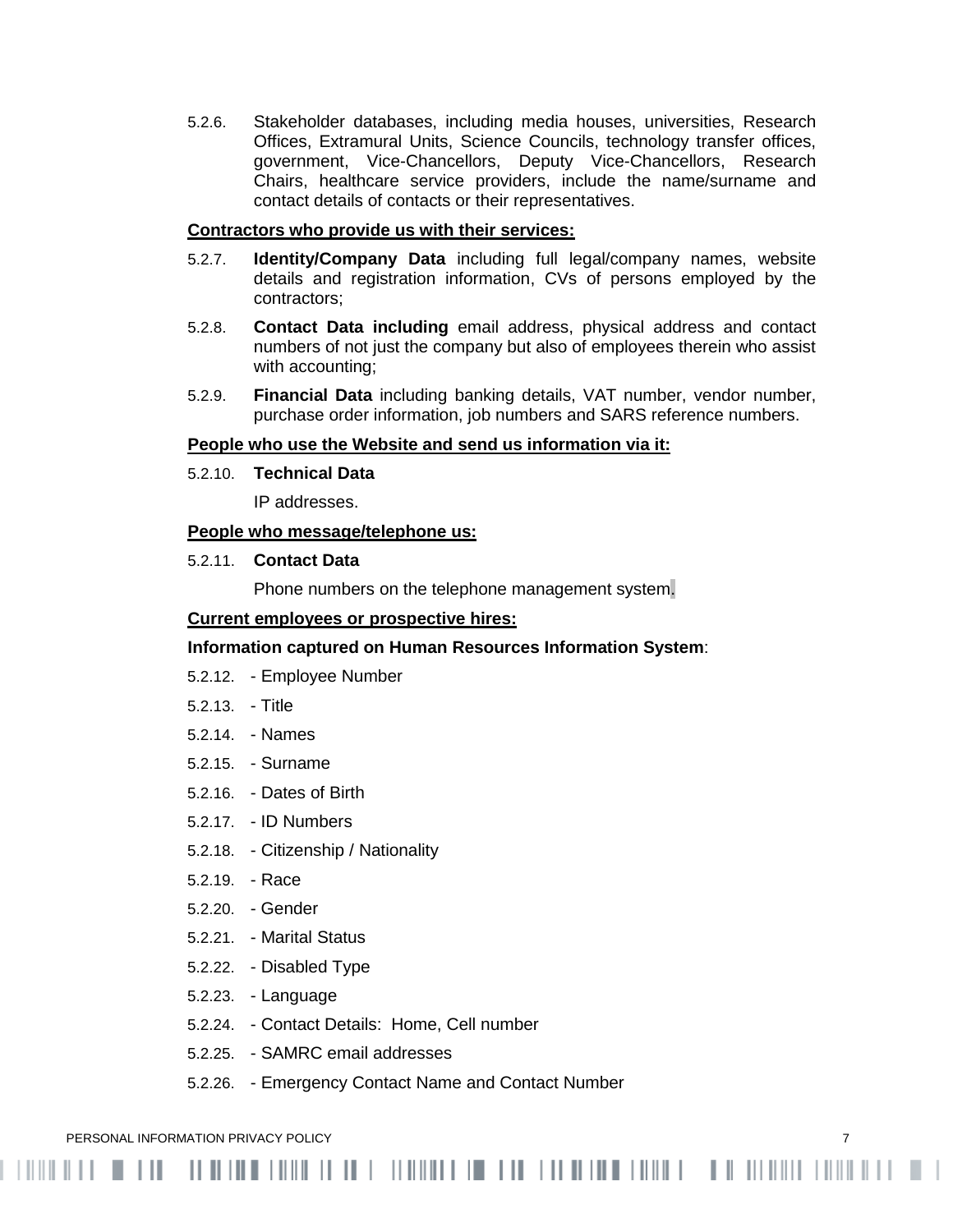- 5.2.27. Physical home address
- 5.2.28. If Foreign National: all the above is captured as well as passport information, work permit.
- 5.2.29. Verification of qualifications, security, and employment checks.

#### **People who walk into our offices for an engagement:**

- 5.2.30. **Identity Data** including full legal names/company names;
- 5.2.31. **Vehicle Registration details;**
- 5.2.32. **Video recordings**;
- 5.2.33. **Body Temperature;**
- 5.2.34. **Contact Data** including contact numbers (direct and alternative).

#### **In addition to the above out Research Units process the following data**:

- 5.2.35. GPS coordinates of homes, workplace, family members;
- 5.2.36. Special personal information of various types provided by the data subject in response to questions in a questionnaire, interview, or other data elicitation process;
- 5.2.37. Biometric records including fingerprints;
- 5.2.38. Biological samples;
- 5.2.39. Consent forms;. Information regarding referral e.g., for further medical treatment following an adverse event.
- 5.3.We also collect, use, and share **aggregated/anonymised Data** such as statistical or demographic data for any purpose. Aggregated Data may be derived from your personal data but is not considered personal data in law as this data does **not** directly or indirectly reveal your identity. For example, we may aggregate your Technical Data to calculate the percentage of users accessing a specific Website feature. However, if we combine or connect Aggregated Data with your personal data so that it can directly or indirectly identify you, we treat the combined data as personal data which will be used in accordance with this Policy.
- 5.4.Where we need to collect personal data by law, or under the terms of a contract we have with you and you fail to provide that data when requested, we may not be able to perform the contract we have or are trying to enter into with you (for example, to provide you with our Services).

#### 6. **How is your personal data collected?**

- 6.1.We use different methods to collect data from and about you (such as described above), including through:
	- 6.1.1. **Direct interactions**: Apart from the instances and avenues listed above, we may also collect personal data directly from you when you:
		- 6.1.1.1. complete our forms;
		- 6.1.1.2. are a registered practitioner/member of ours;
		- 6.1.1.3. use our other services as available;
		- 6.1.1.4. request information to be sent to you;

#### PERSONAL INFORMATION PRIVACY POLICY 8

. . . .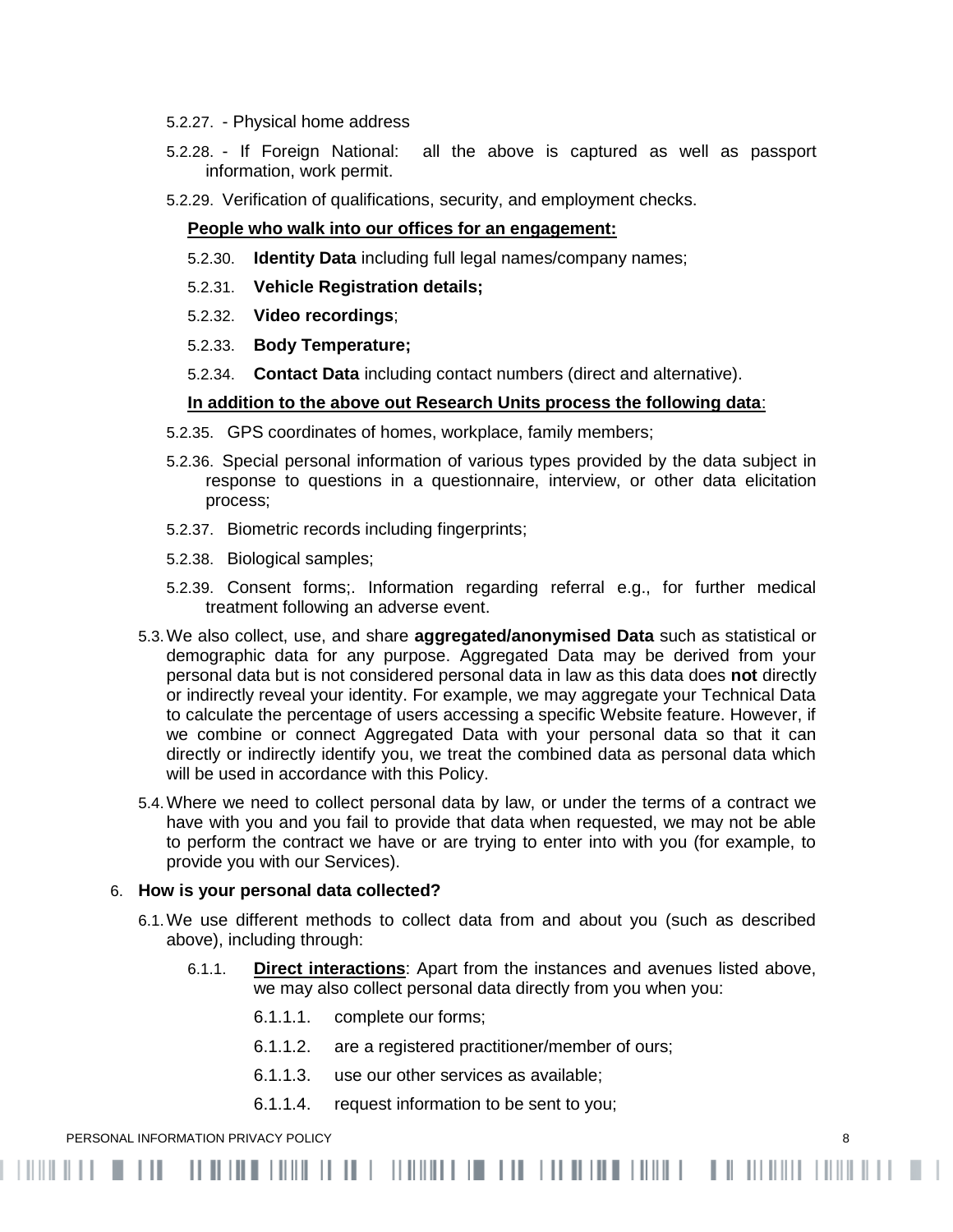- 6.1.1.5. attend any SAMRC event, whether online or in-person; or
- 6.1.1.6. give us some feedback.

#### 7. **How we use your personal data**

- 7.1.We will only use your personal data when the law allows us to and for legitimate reasons, which you hereby expressly understand and consent to. Most commonly, we will use your personal data in the following circumstances:
	- 7.1.1. where we have your express consent to do so;
	- 7.1.2. where we need to consult with you or perform on the services contract we are about to enter into or have entered into with you;
	- 7.1.3. where it is necessary for our legitimate interests (or those of a third party) and your interests and fundamental rights do not override those interests; and/or
	- 7.1.4. where we need to comply with a legal or regulatory obligation under law or authority with a lawful mandate/allowance to such information.

#### 8. **Purposes for which we will use your personal data:**

- 8.1.We have set out below, in a table format, a description of all the ways we plan to use your personal data, and which of the legal bases we rely on to do so. We have also identified what our legitimate interests are, where appropriate, and which exact external third parties your personal data is handed to for the same reasons.
- 8.2.Note that we may process your personal data for more than one lawful ground depending on the specific purpose for which we are using your data. Please contact us if you need details about the specific legal ground we are relying on to process your personal data where more than one ground has been set out in the table below.
- 8.3.Due to the fact that we have an extensive network of authorised or statutorily mandated third parties to whom we provide data subjects' personal data, all such third parties cannot be listed in the table below. Should a user want to know exactly which third parties to whom we send your personal data, please contact our deputy information officer who will gladly provide you with the exact requested list.

| <b>PURPOSE/</b><br><b>ACTIVITY</b>                                                          | <b>TYPE OF DATA</b>                          | <b>LAWFUL BASIS FOR</b><br><b>PROCESSING</b><br><b>INCLUDING BASIS OF</b><br><b>LEGITIMATE INTEREST</b> | <b>SPECIFIC EXTERNAL</b><br><b>THIRD PARTY TO</b><br><b>WHOM THE</b><br><b>INFORMATION IS</b><br><b>PROVIDED, AND FOR</b><br><b>WHAT REASON (IF</b><br>ANY) |
|---------------------------------------------------------------------------------------------|----------------------------------------------|---------------------------------------------------------------------------------------------------------|-------------------------------------------------------------------------------------------------------------------------------------------------------------|
| To engage with you<br>after you have<br>contacted us<br>requesting an<br>engagement via the | (a) Identity<br>(b) Contact<br>(c) Technical | (a) Express consent<br>(b) Performance of a<br>contract with you<br>Necessary for our<br>(C)            | Not applicable.                                                                                                                                             |

PERSONAL INFORMATION PRIVACY POLICY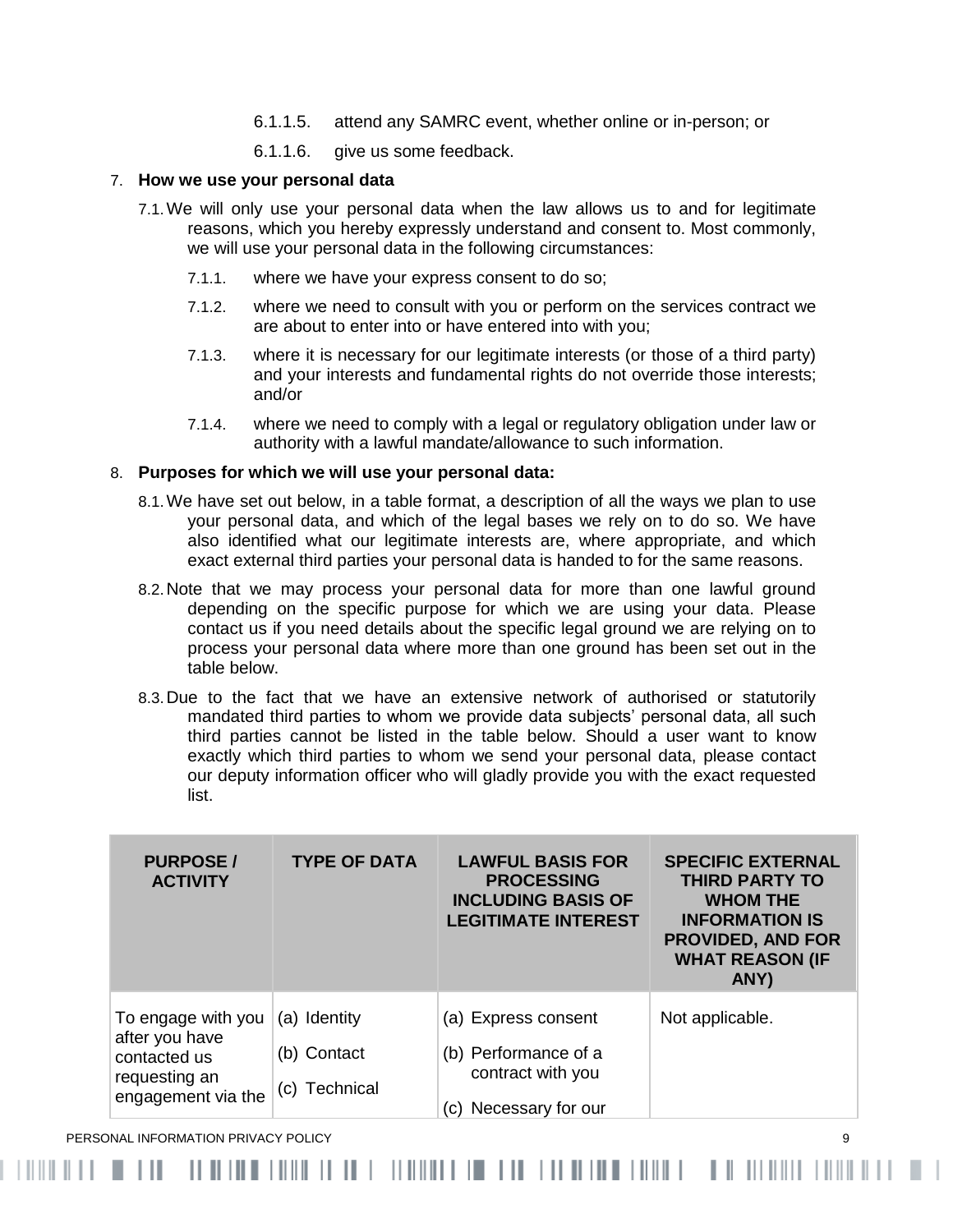| <b>PURPOSE/</b><br><b>ACTIVITY</b>                                                                                                                                                                                                                | <b>TYPE OF DATA</b>                                                                                                                                                              | <b>LAWFUL BASIS FOR</b><br><b>PROCESSING</b><br><b>INCLUDING BASIS OF</b><br><b>LEGITIMATE INTEREST</b>                                                                                                                                                                                                                                          | <b>SPECIFIC EXTERNAL</b><br><b>THIRD PARTY TO</b><br><b>WHOM THE</b><br><b>INFORMATION IS</b><br><b>PROVIDED, AND FOR</b><br><b>WHAT REASON (IF</b><br>ANY) |
|---------------------------------------------------------------------------------------------------------------------------------------------------------------------------------------------------------------------------------------------------|----------------------------------------------------------------------------------------------------------------------------------------------------------------------------------|--------------------------------------------------------------------------------------------------------------------------------------------------------------------------------------------------------------------------------------------------------------------------------------------------------------------------------------------------|-------------------------------------------------------------------------------------------------------------------------------------------------------------|
| Website or<br>otherwise                                                                                                                                                                                                                           |                                                                                                                                                                                  | legitimate interests (to<br>keep our records<br>updated and to study<br>how engagees use<br>our services, as well<br>as to develop our<br>services and grow our<br>organisation)                                                                                                                                                                 |                                                                                                                                                             |
| To provide you with<br>our services as a<br>mandated statutory<br>body (as a<br>member, client or<br>otherwise)                                                                                                                                   | (a) Identity<br>(b) Contact<br>(c) Medical<br>(d) Financial<br>(e) Parental /<br>Guardianship<br>Technical<br>(f)<br>(g) Social Media<br>(h) Marketing and<br>Communication<br>s | (a) Performance of a<br>contract with you<br>(b) Express consent<br>(c) Necessary to comply<br>with a legal obligation<br>(d) Necessary for our<br>legitimate interests (to<br>provide you with the<br>Services you<br>contracted to acquire<br>from us, and to keep<br>our records updated<br>and to study how<br>engagees use our<br>services) | <b>Please contact SAMRC</b><br>at any time to obtain an<br>exact list of such<br>parties.                                                                   |
| To provide it to our<br>authorised third-<br>party service<br>providers who need<br>your personal data<br>to provide their<br>private services to<br>you (such as<br>payment service<br>providers,<br>government<br>departments or<br>affiliates) | (a) Identity<br>(b) Contact<br>(c) Medical<br>(d) Parental /<br>Guardianship<br>(e) Technical                                                                                    | (a) Performance of a<br>contract with you<br>(b) Necessary for our<br>legitimate interests (to<br>provide you with the<br>Services you have<br>contracted from the<br>authorised third-party,<br>and to develop our<br>services and grow our<br>organisation)<br>(c) Express consent                                                             | <b>Please contact SAMRC</b><br>at any time to obtain an<br>exact list of such<br>parties.                                                                   |
| To process and                                                                                                                                                                                                                                    | (a) Identity                                                                                                                                                                     | (a) Performance of a                                                                                                                                                                                                                                                                                                                             | Please contact SAMRC                                                                                                                                        |

PERSONAL INFORMATION PRIVACY POLICY **10**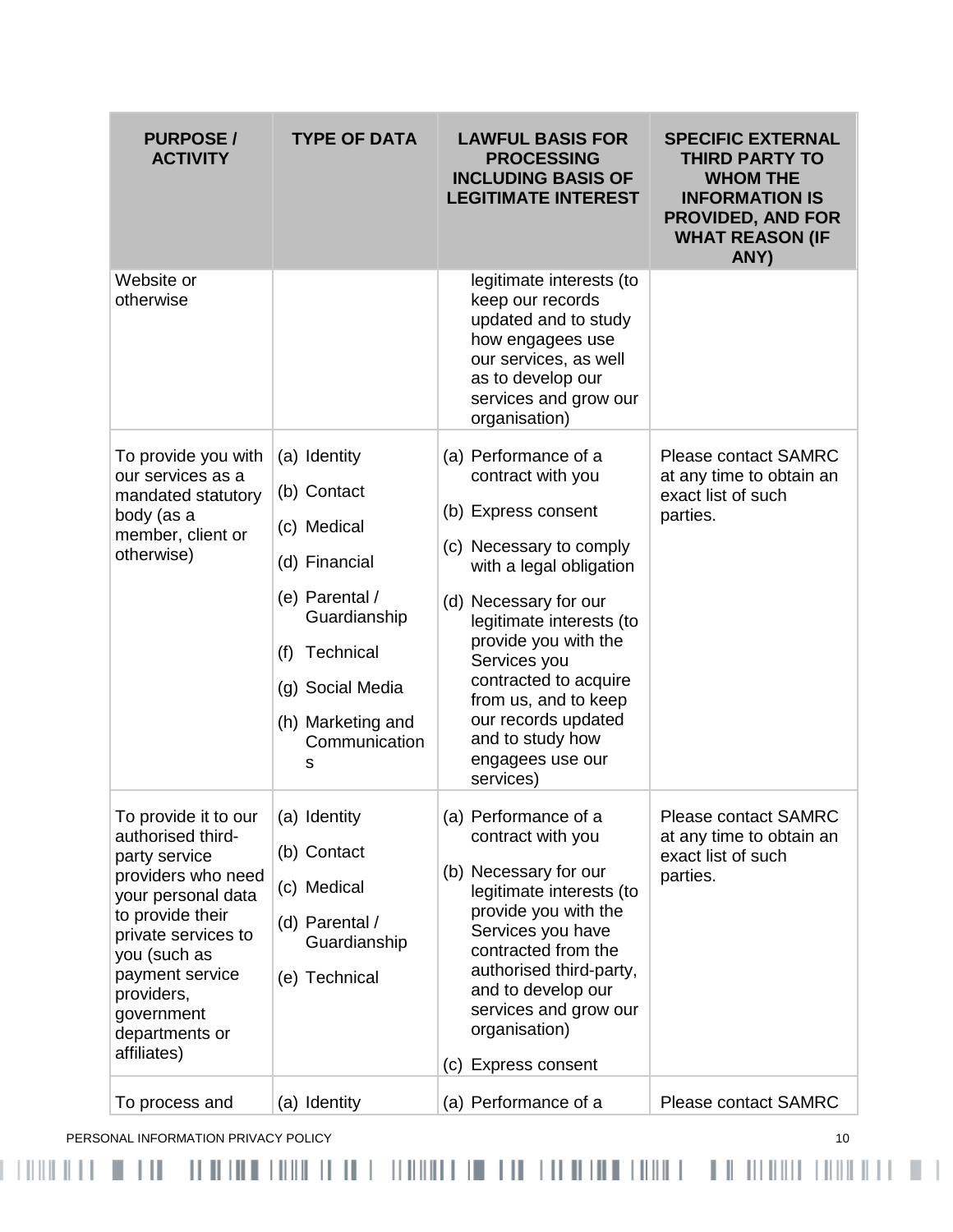| <b>PURPOSE/</b><br><b>ACTIVITY</b>                                                                                                                                                                       | <b>TYPE OF DATA</b>                                                    | <b>LAWFUL BASIS FOR</b><br><b>PROCESSING</b><br><b>INCLUDING BASIS OF</b><br><b>LEGITIMATE INTEREST</b>                                                                                                                                                                                                                            | <b>SPECIFIC EXTERNAL</b><br><b>THIRD PARTY TO</b><br><b>WHOM THE</b><br><b>INFORMATION IS</b><br><b>PROVIDED, AND FOR</b><br><b>WHAT REASON (IF</b><br>ANY) |
|----------------------------------------------------------------------------------------------------------------------------------------------------------------------------------------------------------|------------------------------------------------------------------------|------------------------------------------------------------------------------------------------------------------------------------------------------------------------------------------------------------------------------------------------------------------------------------------------------------------------------------|-------------------------------------------------------------------------------------------------------------------------------------------------------------|
| service your<br>payment for any<br>services rendered<br>by SAMRC or its<br>service providers.<br>To manage<br>payments, fees,<br>and charges                                                             | (b) Contact<br>(c) Financial                                           | contract with you<br>(b) Necessary for our<br>legitimate interests (to<br>make or receive<br>necessary<br>organisation<br>payments)<br>(c) Express consent                                                                                                                                                                         | at any time to obtain an<br>exact list of such<br>parties.                                                                                                  |
| To manage our<br>relationship with<br>you which may<br>include notifying<br>you about changes<br>to our terms or<br>Personal<br><b>Information Privacy</b><br><b>Policy or Services</b>                  | (a) Identity<br>(b) Contact<br>(c) Marketing and<br>Communication<br>s | (a) Performance of a<br>contract with you<br>(b) Necessary to comply<br>with a legal obligation<br>(c) Necessary for our<br>legitimate interests (to<br>keep our records<br>updated and to study<br>how engagees use<br>our Services)<br>(d) Express consent                                                                       | <b>Please contact SAMRC</b><br>at any time to obtain an<br>exact list of such<br>parties.                                                                   |
| To administer and<br>protect our<br>organisation and<br>our Website<br>(including<br>troubleshooting,<br>data analysis,<br>testing, system<br>maintenance,<br>support, reporting<br>and hosting of data) | (a) Identity<br>(b) Contact<br>(c) Technical                           | (a) Necessary for our<br>legitimate interests<br>(for running our<br>organisation, provision<br>of administration and<br>IT services, network<br>security, to prevent<br>fraud and in the<br>context of an<br>organisation<br>restructuring exercise)<br>(b) Necessary to comply<br>with a legal obligation<br>(c) Express consent | <b>Please contact SAMRC</b><br>at any time to obtain an<br>exact list of such<br>parties.                                                                   |
| To employ or                                                                                                                                                                                             | (a) Identity                                                           | (a) Necessary for our                                                                                                                                                                                                                                                                                                              | <b>Please contact SAMRC</b>                                                                                                                                 |

PERSONAL INFORMATION PRIVACY POLICY **11**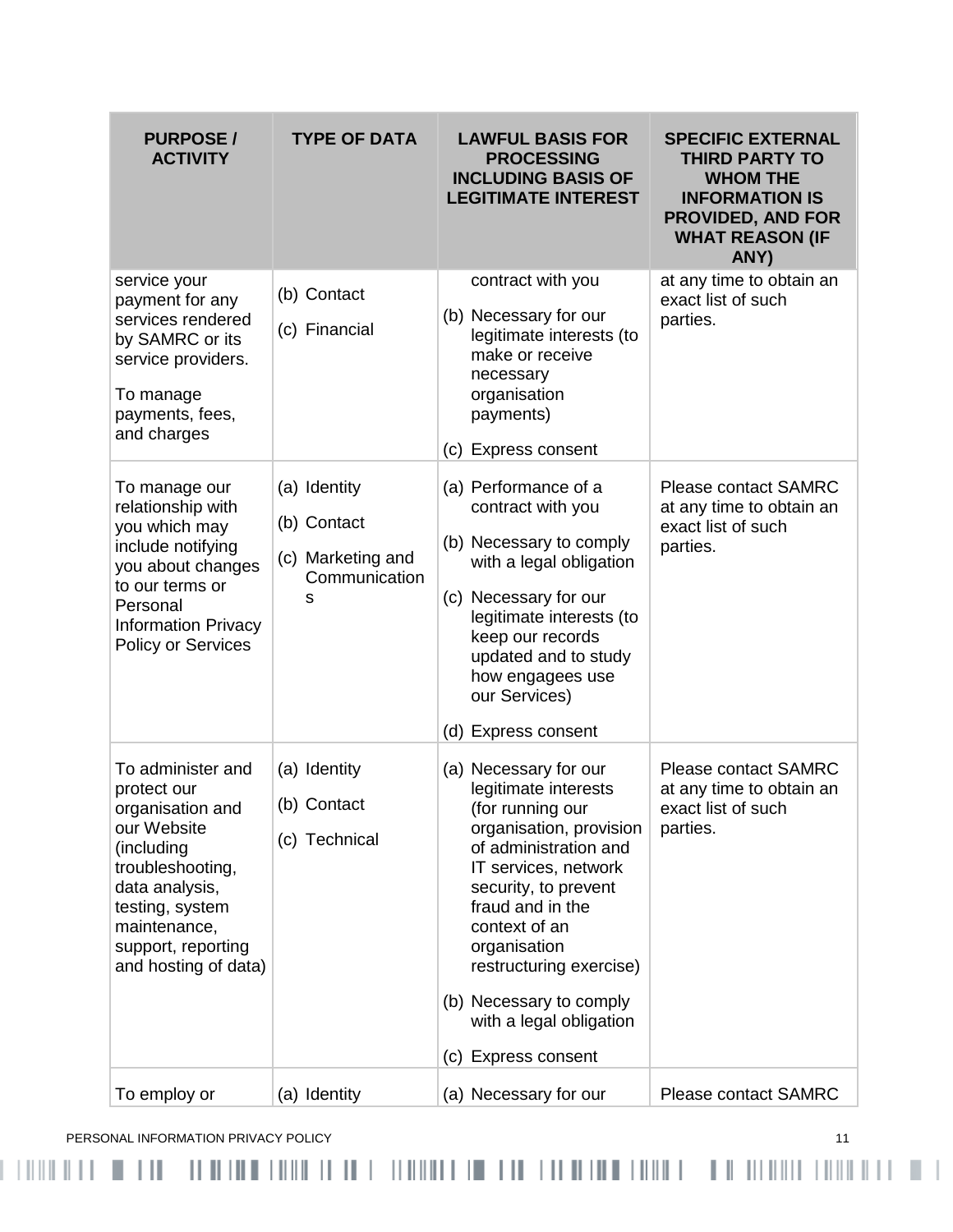| <b>PURPOSE/</b><br><b>ACTIVITY</b>                                                                                                                                                      | <b>TYPE OF DATA</b>                                                                     | <b>LAWFUL BASIS FOR</b><br><b>PROCESSING</b><br><b>INCLUDING BASIS OF</b><br><b>LEGITIMATE INTEREST</b>                                                                                                                                                 | <b>SPECIFIC EXTERNAL</b><br><b>THIRD PARTY TO</b><br><b>WHOM THE</b><br><b>INFORMATION IS</b><br><b>PROVIDED, AND FOR</b><br><b>WHAT REASON (IF</b><br>ANY) |
|-----------------------------------------------------------------------------------------------------------------------------------------------------------------------------------------|-----------------------------------------------------------------------------------------|---------------------------------------------------------------------------------------------------------------------------------------------------------------------------------------------------------------------------------------------------------|-------------------------------------------------------------------------------------------------------------------------------------------------------------|
| interview staff or<br>prospective staff<br>members                                                                                                                                      | (b) Contact<br>(c) Technical<br>(d) Marketing and<br>Communication<br>s                 | legitimate interests<br>(for running our<br>organisation, provision<br>of administration and<br>IT services, network<br>security, to prevent<br>fraud)<br>(b) Necessary to comply<br>with a legal obligation<br>(c) Express consent                     | at any time to obtain an<br>exact list of such<br>parties.                                                                                                  |
| To use data<br>analytics to improve<br>our Website,<br>Services, engagee-<br>relationships, and<br>experiences                                                                          | (a) Technical<br>(b) Identity                                                           | (a) Necessary for our<br>legitimate interests (to<br>define types of<br>engagees for our<br>services, to keep our<br>Website updated and<br>relevant, to develop<br>our organisation and<br>to inform our<br>marketing strategy)<br>(b) Express consent | <b>Please contact SAMRC</b><br>at any time to obtain an<br>exact list of such<br>parties.                                                                   |
| To provide you with<br>direct and user-<br>specific marketing,<br>make suggestions<br>and<br>recommendations<br>to you about events<br>or services that<br>may be of interest<br>to you | (a) Identity<br>(b) Contact<br>(c) Technical<br>(d) Marketing and<br>Communication<br>s | (a) Necessary for our<br>legitimate interests (to<br>develop our services<br>and grow our<br>organisation)<br>(b) Express consent                                                                                                                       | <b>Please contact SAMRC</b><br>at any time to obtain an<br>exact list of such<br>parties.                                                                   |

# 8.4.**Marketing**

8.4.1. You may receive marketing communications from us if you are an existing data subject of ours.

-1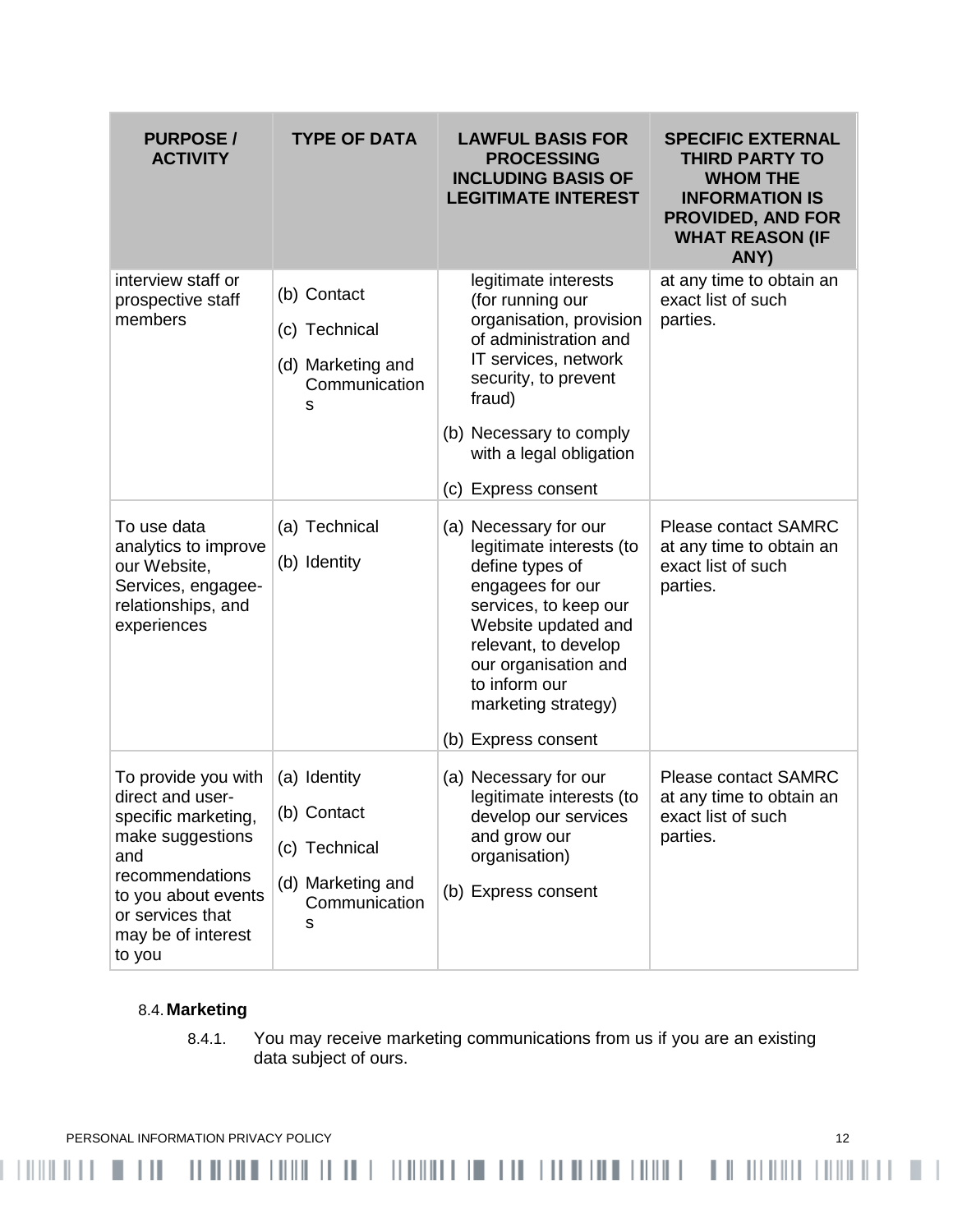## 8.5.**Change of Purpose**

- 8.5.1. We will only use your personal data for the purposes for which we collected it, unless we reasonably consider that we need to use it for another lawful reason and that reason is compatible with the original purpose. If you wish to get an explanation as to how the processing for the new purpose is compatible with the original purpose, please contact us.
- 8.5.2. If we need to lawfully use your personal data for an unrelated purpose, we will notify you and we will explain the legal basis which allows us to do so.
- 8.5.3. Please note that we may lawfully process your personal data without your knowledge or consent, in compliance with the above rules, where this is required or permitted by the applicable law.

#### 9. **Disclosures of your personal data**

- 9.1.We may have to share your personal data with the parties set out below for the purposes set out in the table above.
	- 9.1.1. Internal third parties as set out in the glossary;
	- 9.1.2. External third parties as set out in the glossary;
	- 9.1.3. Specific third parties listed in the table above; and/or
	- 9.1.4. Third parties to whom we may choose to sell, transfer, or merge parts of our organisation or our assets. Alternatively, we may seek to acquire other organisations or merge with them. If a change happens to our organisation, then the new owners may use your personal data in the same way as set out in this Policy.
- 9.2.We require all third parties to respect the security of your personal data and to treat it in accordance with the law. We do not allow our third-party service providers to use your personal data for their own purposes and only permit them to process your personal data for specified purposes and in accordance with our instructions and standards.

#### 10. **Express Cookies provision**

- 10.1. The SAMRC website may make use of "cookies" to automatically collect information and data through the standard operation of the Internet servers. "Cookies" are small text files a website can use (and which we may use) to recognise repeat users, facilitate the user's ongoing access to and use of a website and allow a website to track usage behaviour and compile aggregate data that will allow the Website operator to improve the functionality of the Website and its content, and to display more focused advertising to a user by way of third-party tools.
- 10.2. The type of information collected by cookies is not used to personally identify you. If you do not want information collected through the use of cookies, there is a simple procedure in most browsers that allows you to deny or accept the cookie feature. Please note that cookies may be necessary to provide you with certain features available on our website, and thus if you disable the cookies on your browser you may not be able to use those features, and your access to our Website will therefore be limited. If you do not disable "cookies", you are deemed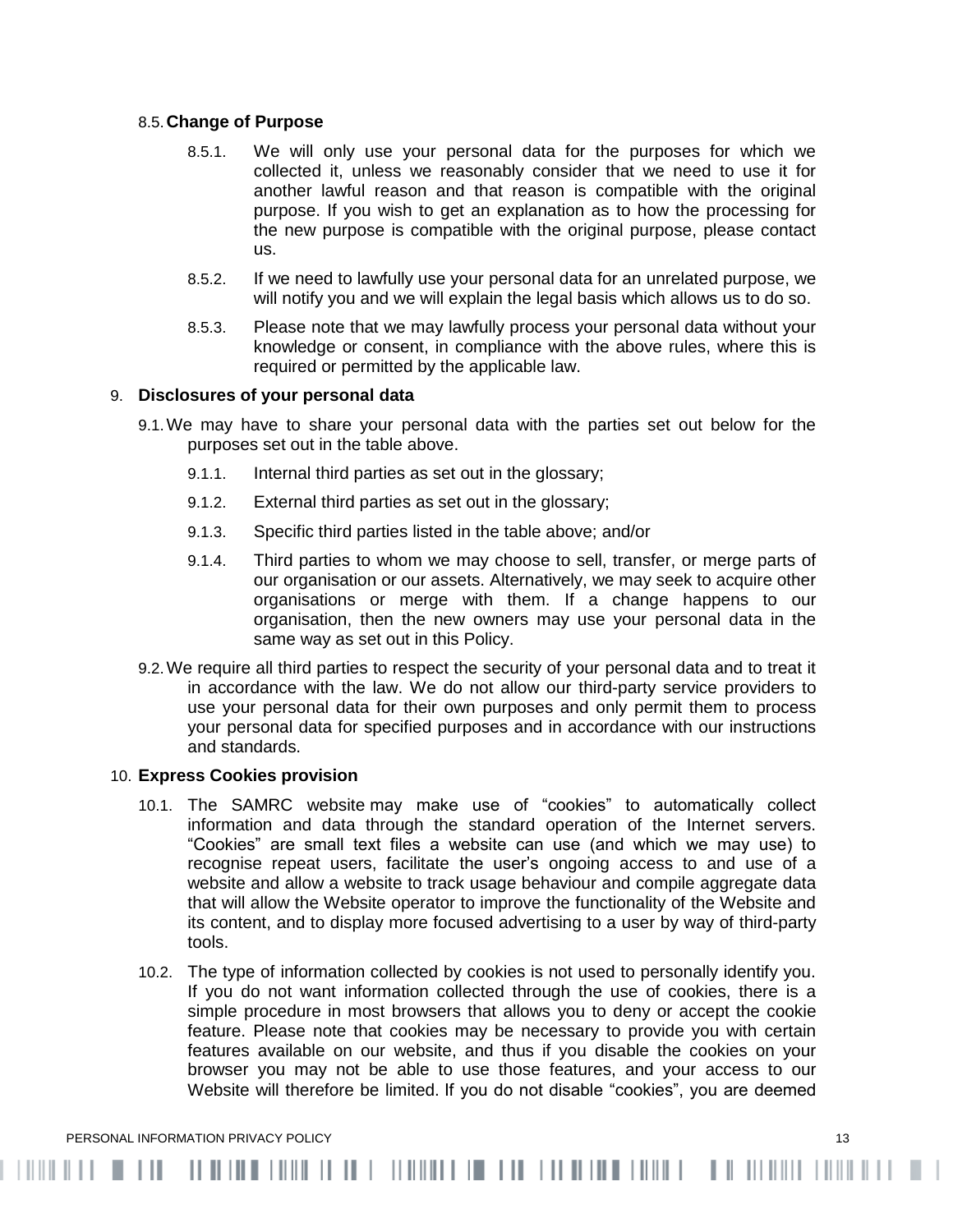to consent to our use of any personal information collected using those cookies, subject to the provisions of this Policy and our other policies or terms.

### 11. **International transfers**

- 11.1. We may share your personal data within the SAMRC group of organisations and affiliates, and this may involve transferring and processing your data outside of South Africa.
- 11.2. Whenever we transfer your personal data out of either territory, we will ensure a similar degree of protection is afforded to it by ensuring at least one of the following safeguards is implemented:
	- 11.2.1. We will always have a contract in place covering the processing of data and service provision between the parties; and
	- 11.2.2. We will only provide your personal data to an entity that processes personal information at standards equal to or better than ours; or
	- 11.2.3. We will only transfer your personal data to countries that have been deemed to provide an adequate level of protection for personal data by the South African Information Regulator's office; or
	- 11.2.4. Where we use certain service providers, we may use specific contracts/clauses approved by the South African Information Regulator's office which give personal data the same protection it has in South Africa.
- 11.3. Please contact us if you want further information on the specific mechanism used by us when transferring your personal data out of South Africa.

### 12. **Data security**

- 12.1. We have put in place appropriate security measures to prevent your personal data from being accidentally lost, used, or accessed in an unauthorised way, altered, or disclosed. These measures include the following:
	- 1. Lockable offices.
	- 2. Lockable cabinets.
	- 3. Lockable safes.
	- 4. Access control at the main gate.
	- 5. 24hrs security presence at the main gate.
	- 6. Canine assisted security patrol during the night.
	- 7. Electronic Access control to the office blocks.
	- 8. Electronic Access controls to the sections of buildings.
	- 9. 24hrs camera surveillance of the head office buildings and parameter grounds.
	- 10. Keeping of information in files and the storing of the files away in lockable cabinets located within lockable offices and access-controlled building sections.
	- 11. Both Anti-Virus software is deployed on servers and laptops.

12. We have a solution in place that monitors security related incidents on a

PERSONAL INFORMATION PRIVACY POLICY 14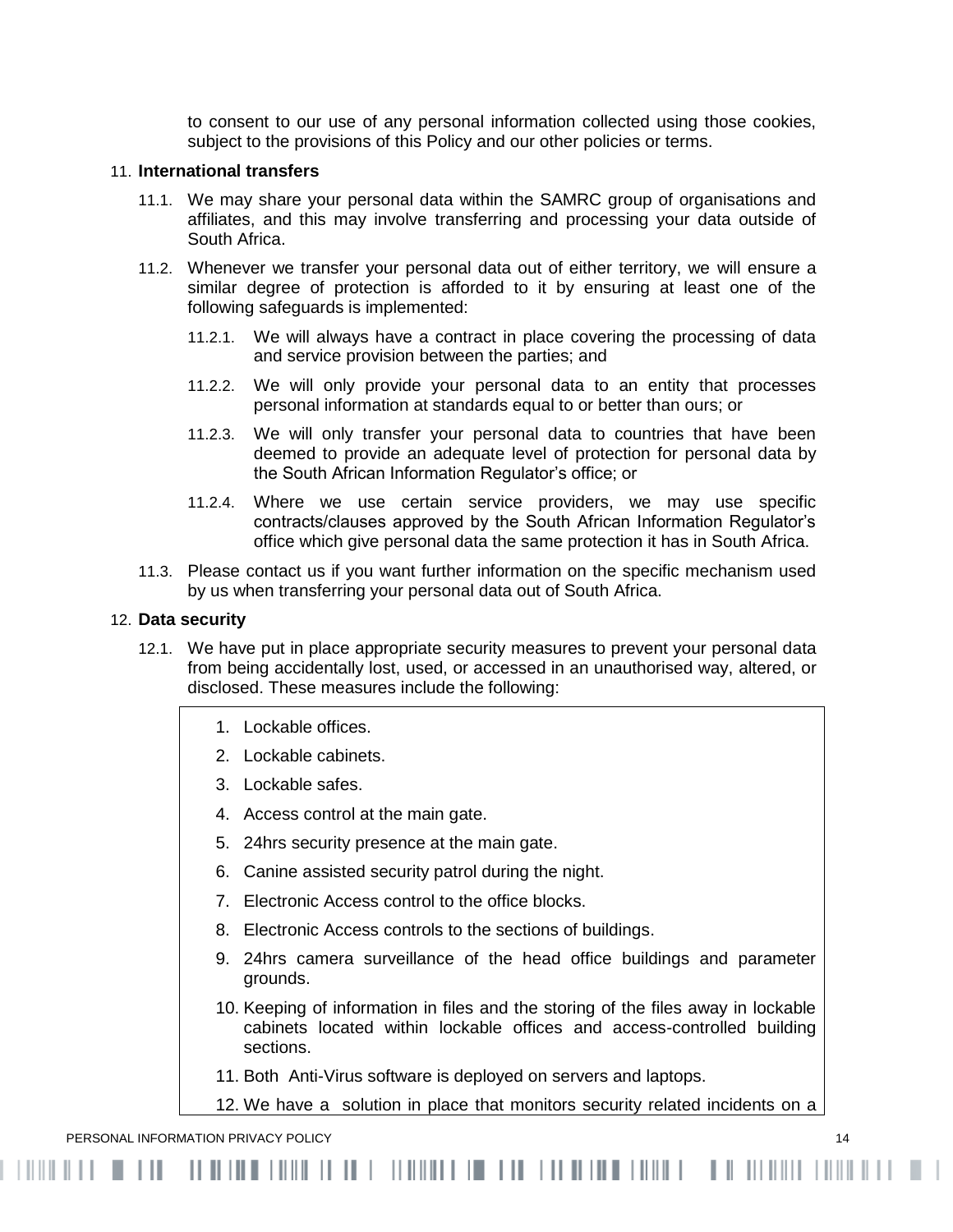24/7 basis. This enables up to proactivity address any security risks. 13. Firewall penetration tests are performed annually to ensure that we are still maintaining a secure network. This includes detail audits of firewall rules. 14. All laptop drives are encrypted . 15. Security audits are performed on an annual basis by the Auditor General of South Africa. 16. Inactive accounts are automatically disabled. New accounts creations are verified with user application forms. 17. In terms of the user policy all data is required to be saved on the servers. 18. Mobile devices are the property of the staff member. To protect SAMRC email users are required to have a password on the device as well as a password to download email. Passwords change every 42 days. 19. Access to the Data Centres is restricted and only via biometric access. 20. Backups are performed daily and stored offsite. Backups are tested quarterly. 21. When staff leave the SAMRC we receive a notification from its Human Resources department. Accounts are then deprovisioned. 22. Access to all data is via the use of Multi Factor Authentication. 23. Information Security Awareness & Training is done internally from time to time.

- 12.2. In addition, we limit access to your personal data to those employees, agents, contractors and other third parties who have a legitimate need to know. They will only process your personal data on our instructions and they are subject to a duty of confidentiality.
- 12.3. We have put in place procedures to deal with any suspected personal data breach and will notify you and any applicable regulator of a breach where we are legally required to do so.

## 13. **Data retention**

- 13.1. We will only retain your personal data for as long as necessary to fulfil the purposes we collected it for, including for the purposes of satisfying any legal, accounting, or reporting requirements.
- 13.2. To determine the appropriate retention period for personal data, we consider the amount, nature, and sensitivity of the personal data, the potential risk of harm from unauthorised use or disclosure of your personal data, the purposes for which we process your personal data, any other South African applicable law requiring us to retain the data and whether we can achieve those purposes through other means, and the applicable legal requirements.
- 13.3. Details of retention periods for different aspects of your personal data are available from us by contacting us.

. . .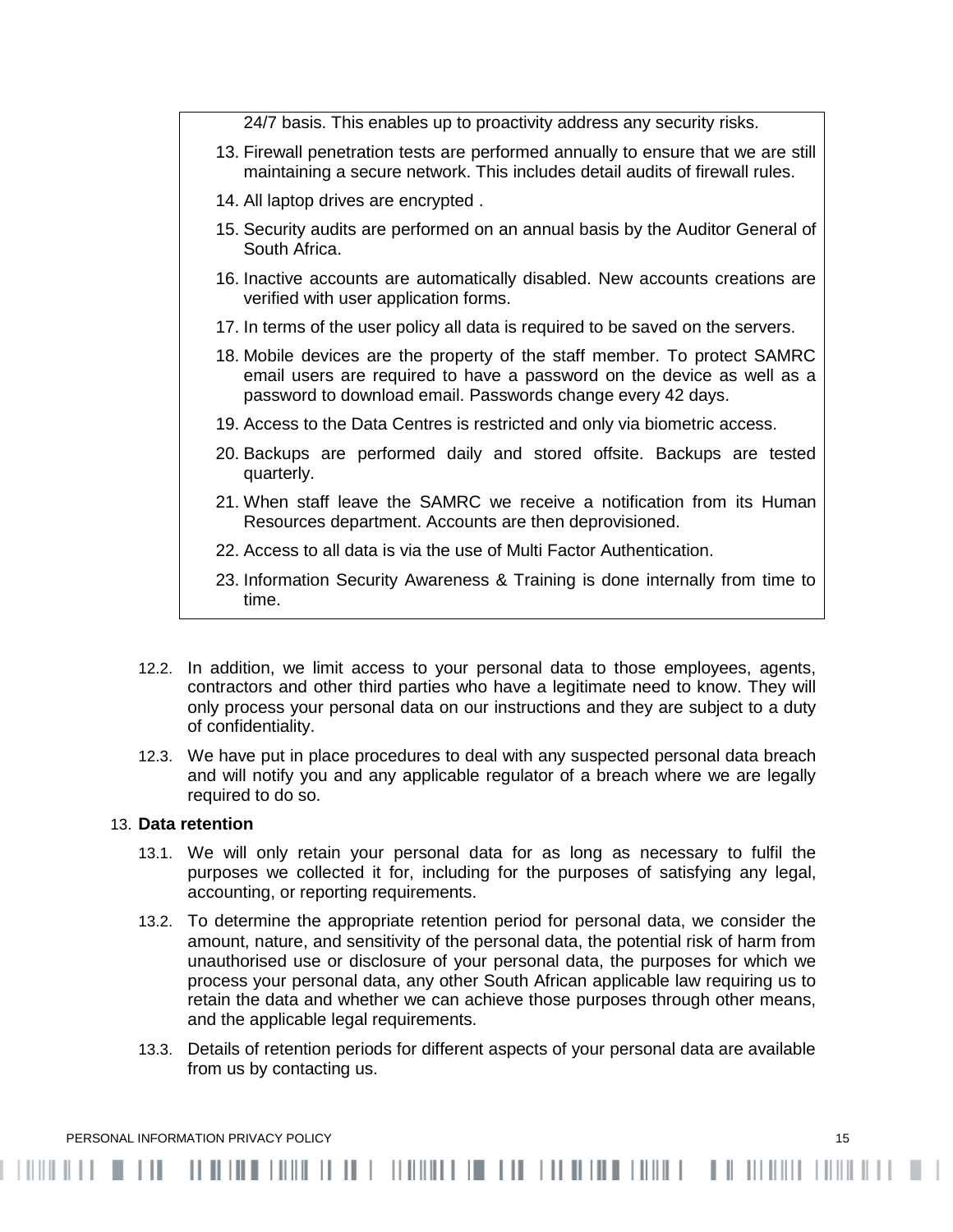- 13.4. In some circumstances you can ask us to delete your data; see below for further information.
- 13.5. In some circumstances we may anonymise your personal data (so that it can no longer be associated with you) for research or statistical purposes in which case we may use this information indefinitely without further notice to you.

### 14. **Your legal rights**

- 14.1. Under certain circumstances, you have rights under data protection laws in relation to your personal data where we are the relevant "Responsible Party" over such personal data. Please contact us to find out more about, or manifest, these rights:
	- 14.1.1. request access to your personal data;
	- 14.1.2. request correction of your personal data;
	- 14.1.3. request erasure of your personal data;

- 14.1.4. object to the processing of your personal data;
- 14.1.5. request a restriction of processing your personal data;
- 14.1.6. request transfer of your personal data; and/or
- 14.1.7. right to withdraw consent.
- 14.2. You will not have to pay a fee to access your personal data (or to exercise any of the other rights). However, we may charge a reasonable fee if your request is clearly unfounded, repetitive, or excessive. Alternatively, we may decline to comply with your request in these circumstances.
- 14.3. We may need to request specific information from you to help us confirm your identity and ensure your right to access your personal data (or to exercise any of your other rights). This is a security measure to ensure that personal data is not disclosed to any person who has no right to receive it. We may also contact you to ask you for further information in relation to your request to speed up our response.
- 14.4. We try to respond to all legitimate requests within one month. Occasionally it may take us longer than a month if your request is particularly complex or you have made a number of requests. In this case, we will notify you and keep you updated.
- 14.5. **All data subjects understand and agree that although you may have the right to revoke your consent provided to SAMRC to process your data, SAMRC may still have a lawful ground upon which to continue to process your data and will rely on such lawful ground to continue to do so (such as the need to process your data pursuant to our statutory rights to do so as a parastatal).**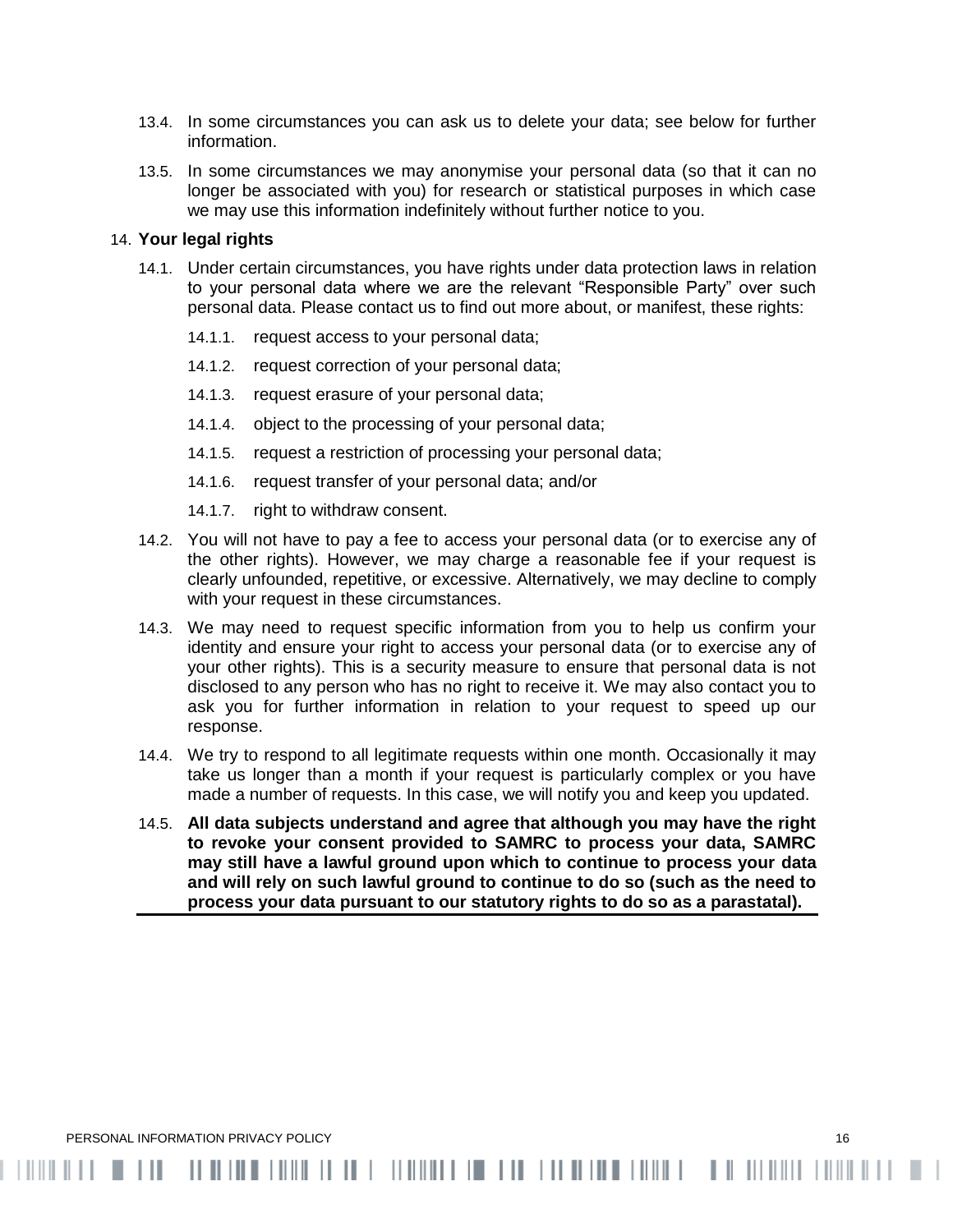#### 15. **Glossary**

#### 15.1. **Lawful Basis**

- 15.1.1. **Legitimate Interest** means the interest of our organisation in conducting and managing our organisation to enable us to give you the best service and the most secure experience. We make sure we consider and balance any potential impact on you (both positive and negative) and your rights before we process your personal data for our legitimate interests. We do not use your personal data for activities where our interests are overridden by the impact on you (unless we have your consent or are otherwise required or permitted to by law). You can obtain further information about how we assess our legitimate interests against any potential impact on you in respect of specific activities by contacting us.
- 15.1.2. **Performance of Contract** means processing your data where it is necessary for the performance of a contract to which you are a party (i.e., to provide you with our Services) or to take steps at your request before entering into such a contract.
- 15.1.3. **Comply with a legal or regulatory obligation** means processing your personal data where it is necessary for compliance with a legal or regulatory obligation that we are subject to (such as the *SAMRC Act, 1991*).
- 15.1.4. **Express consent** means the confirmed express consent you have provided to our processing of your personal data by actively accepting this Policy.

## 15.2. **Third Parties**

15.2.1. **Internal Third Parties** means other entities or parties in the SAMRC group acting as joint controllers or operators and who are based in South Africa and provide IT and system administration services and undertake reporting.

## 15.2.2. **External Third Parties** means:

- 15.2.2.1. Authorised third-party service providers under contract with SAMRC who need your personal information in order to contact and transact with you pursuant to your use of our Services (such as banks, lawyers, government departments);
- 15.2.2.2. specific third parties who have been identified in the table above;
- 15.2.2.3. service providers acting as processors based in South Africa who provide IT and system administration services;
- 15.2.2.4. South African or other national/provincial/local governments and/or their respective authorities pursuant to our adherence with anti-corruption, crime-fighting legislation; and/or
- 15.2.2.5. Professional advisers acting as sub-operators including lawyers, bankers, auditors, and insurers based in South Africa who provide consultancy, banking, legal, insurance and accounting services as required.

PERSONAL INFORMATION PRIVACY POLICY 17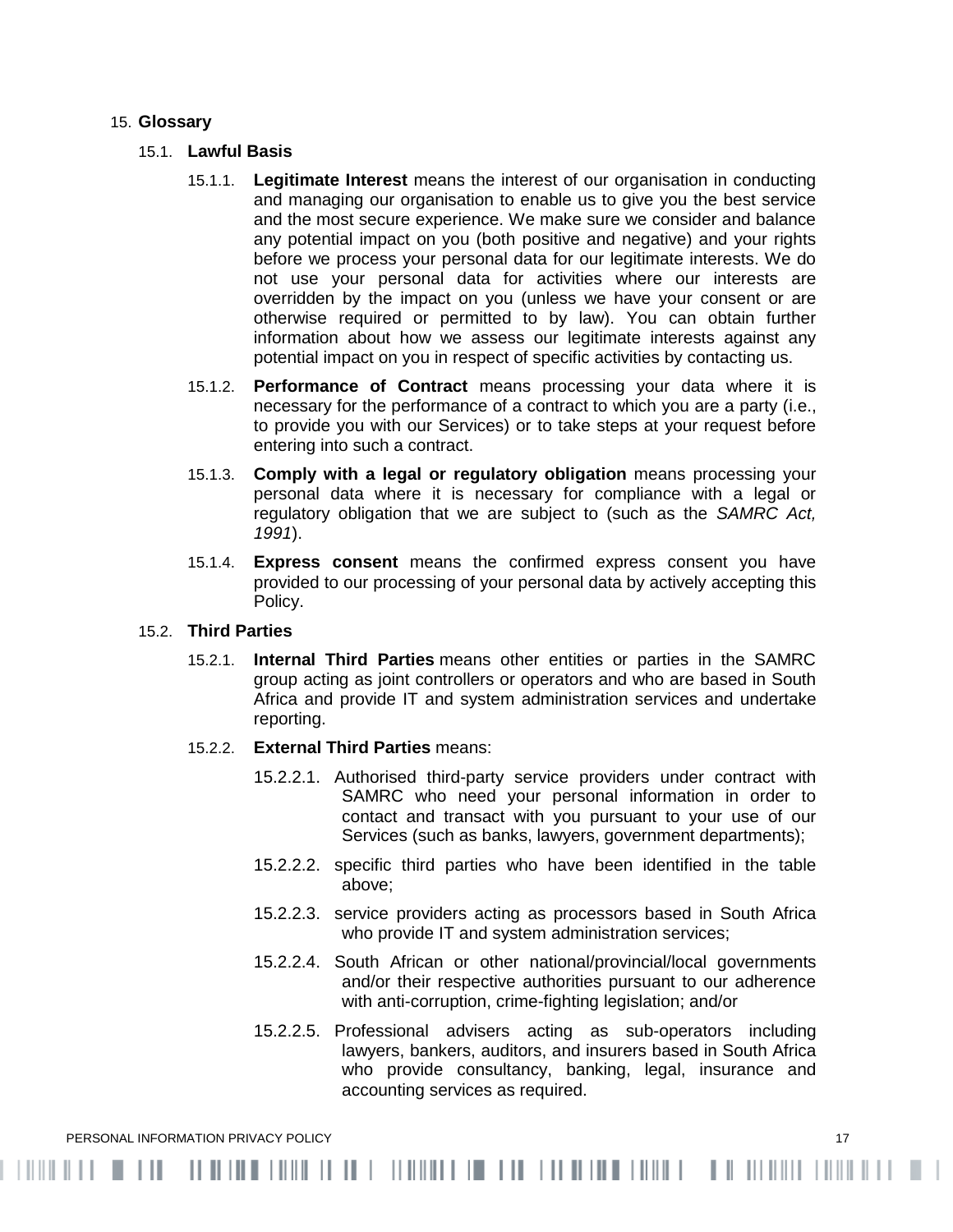#### 16. **Your legal rights**

- 16.1. You have the right to:
	- 16.1.1. **Request access** to your personal data (commonly known as a "data subject access request"). This enables you to receive a copy of the personal data we hold about you and to check that we are lawfully processing it.
	- 16.1.2. **Request correction** of the personal data that we hold about you. This enables you to have any incomplete or inaccurate data we hold about you corrected, though we may need to verify the accuracy of the new data you provide to us.
	- 16.1.3. **Request erasure** of your personal data. This enables you to ask us to delete or remove personal data where there is no valid reason for us continuing to process it. You also have the right to ask us to delete or remove your personal data where you have successfully exercised your right to object to processing (see below), where we may have processed your information unlawfully or where we are required to erase your personal data to comply with local law. **Note, however, that we may not always be able to comply with your request of erasure for specific legal reasons which will be communicated to you, if applicable, at the time of your request (most commonly being other national laws requiring us to continue to process your personal data for a lawful, prescribed reason).**
	- 16.1.4. **Object to processing** of your personal data where we are relying on a legitimate interest (or those of a third party) and there is something about your particular situation which makes you want to object to processing on this ground as you feel it impacts on your fundamental rights and freedoms. You also have the right to object where we are processing your personal data for direct marketing purposes. In some cases, we may demonstrate that we have compelling legitimate grounds to process your information which override your rights and freedoms.
	- 16.1.5. **Request restriction of processing** of your personal data. This enables you to ask us to suspend the processing of your personal data in the following scenarios:
		- 16.1.5.1. if you want us to establish the data's accuracy;
		- 16.1.5.2. where our use of the data is unlawful but you do not want us to erase it;
		- 16.1.5.3. where you need us to hold the data even if we no longer require it as you need it to establish, exercise or defend legal claims; or
		- 16.1.5.4. you have objected to our use of your data, but we need to verify whether we have overriding legitimate grounds to use it.
	- 16.1.6. **Request the transfer** of your personal data to you or to a third party. We will provide to you, or a third party you have chosen, your personal data in a structured, commonly used, machine-readable format. Note that this right only applies to automated information which you initially provided

PERSONAL INFORMATION PRIVACY POLICY 18